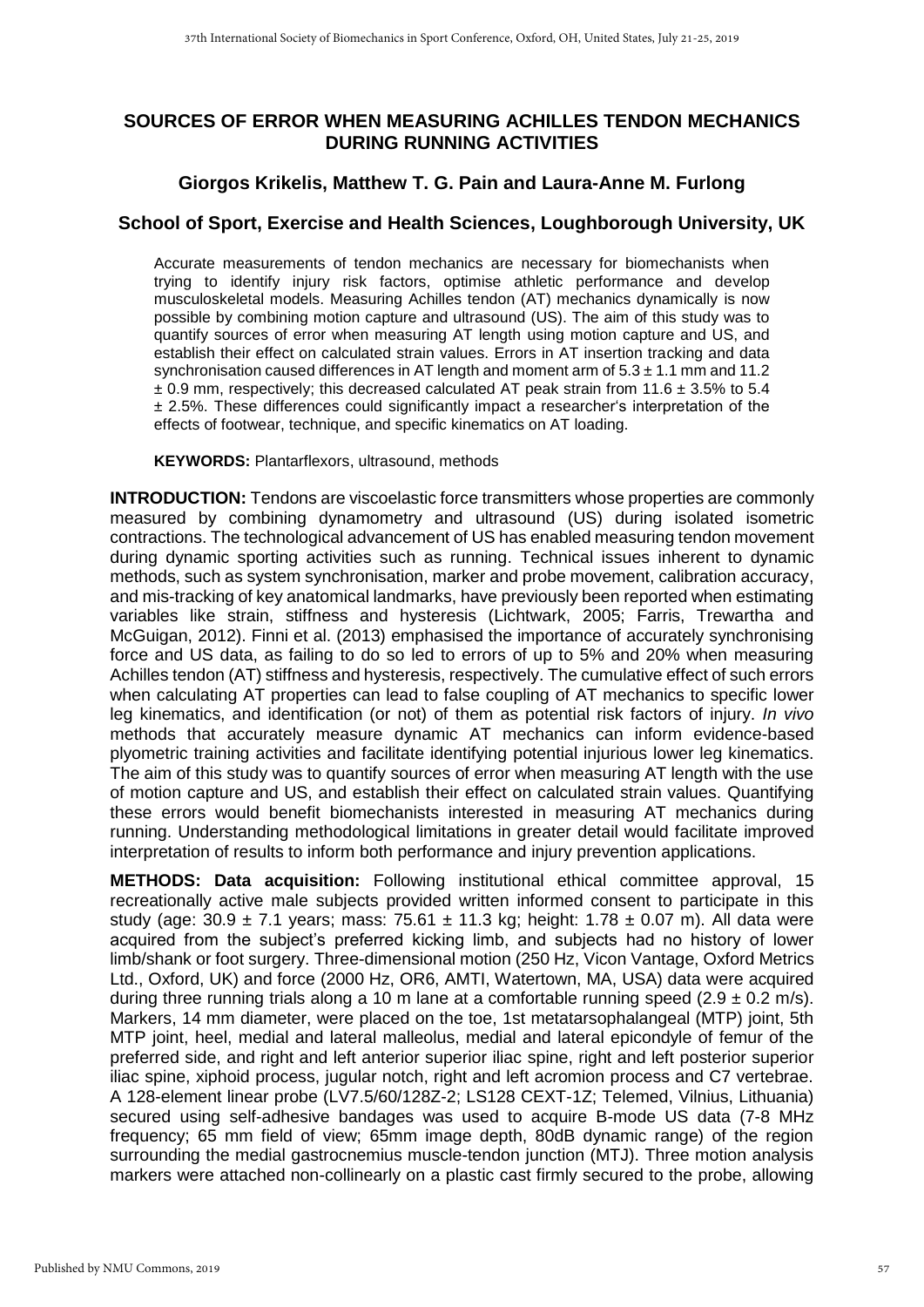the US image plane orientation to be calculated in the global coordinate system. The US image plane was calibrated using the protocol described by Lichtwark and Wilson (2005) and Farris, Trewartha and McGuigan (2012). Images were recorded and stored as a video sequence on a computer (through a USB link) at 61 frames per second.

**Data analysis:** MTJ position was manually tracked and digitised on the US video frames by the same investigator, using a custom written MATLAB function (The MathWorks, Inc., Natick, MA, USA). Through the transformations matrices acquired from the US image calibration, the MTJ position was initially expressed in the US probe's local coordinate system, and translated and inversely rotated to the global coordinate system. AT length was defined as the magnitude of the AT vector formed by the digitised MTJ position and its insertion on the calcaneus (represented by the reflective marker on the heel). The same vector was used to describe the AT line of action  $(AT<sub>LOA</sub>)$ . Following the approach of Lichtwark and Wilson (2006), slack length of the AT was defined as the average length during toe-off. This approach is in line with findings from previous *in vivo* studies, where AT force was directly measured during running and found to be very close to zero at toe-off (Komi, 1990). AT strain was defined as the percent AT length change from its slack length. The ankle centre of rotation was defined as the midpoint between the lateral and medial malleolus markers. Achilles tendon moment arm  $(AT_{MA})$  was calculated as the perpendicular distance from the ankle center of rotation to the  $AT<sub>LOA</sub>$ .

**Source of error:** When calculating AT length, three sources of error were investigated. AT length, strain and  $AT_{MA}$  were calculated for all possible combinations of calcaneal insertion position (CIP) corrections applied and delayed/ synchronised data.

**1. Digitising, US calibration, and marker movement errors:** Coefficients of variation (CV) were calculated for the digitized x and y coordinates, corresponding to the direction that the MTJ is moving along during running and its depth in the US image. The accuracy of projecting these digitised points in the global coordinate system was estimated by scanning a single Perspex® sheet with grooves curved along its length immersed in a container filled with water, whose features could be tracked by both the US and the motion capture system using a thin metallic rod with reflective markers attached (Lichtwark and Wilson, 2005). Finally, the error due to potential marker movement on the probe's rig and soft tissue movement was estimated, as well as the error inherent in the motion capture system when tracking moving markers. The cumulated error in AT length was quantified using equations described by Taylor (1997).

**2. CIP related errors:** To acquire a better estimate of the CIP, the coordinates of the reflective marker on the heel were corrected for the reflective marker's size (14 mm diameter) and skin/ fat thickness (measured on MRI scans). Farris, Trewartha and McGuigan (2012) estimated that the error due to the CIP had small effect on AT length and  $AT_{MA}$  at a 90 $^{\circ}$  angle between AT<sub>LOA</sub> and the foot. Therefore, it was investigated whether the error becomes substantial at other angles and whether correcting at  $90^{\circ}$  direction in every ankle angle affects AT length and  $AT<sub>MA</sub>$ . Hence, the heel marker position was corrected by shifting the calcaneal position by 7 mm + tissue thickness towards the calcaneus at a) 90 $^{\circ}$  relative to the AT<sub>LOA</sub>, and b) the direction of the long axis of the foot vector (from heel marker to metatarsal markers midpoint).

**3. Delay between US first frame and TTL pulse:** Motion analysis and US were synchronised via a 5V TTL pulse sent from the beam former, as soon as the US was recording data. The 5V pulse was recorded in Vicon at 2000 Hz. To estimate whether there was a delay between the first frame that was logged on the US computer screen and the first data point of TTL pulse recorded in Vicon a temporal calibration process was applied using a separate experimental setup. The TTL pulse was used to trigger a frequency generator, transmitting a 6 MHz sinewave on a wire coiled around the US probe's cable, causing enough electromagnetic interference to distort the US image. The interference was delayed by a discrete amount every time the US was restarted. As the delay was increased, the distortion started to appear 'later' on the first frame. With the US recording at  $\sim$ 31,  $\sim$ 61 and  $\sim$ 124 fps, the 'effective' delay was determined to the nearest 1 ms, as the one where the distortion could be seen throughout the whole length of the first frame. The effect of the delay on the calculated AT length was investigated only on the kinematic level (AT length change).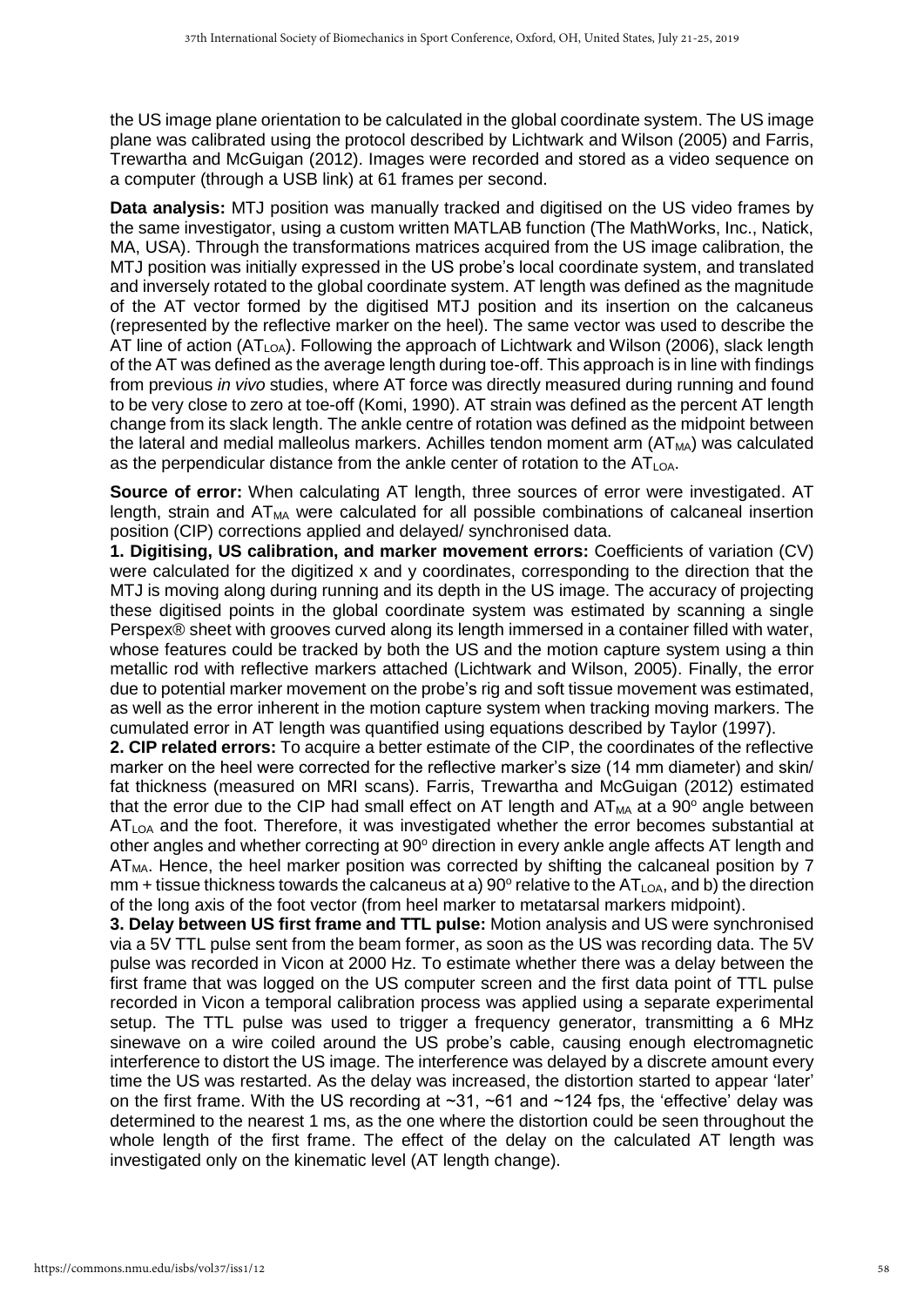**Statistical analysis:** A one-way repeated measure ANOVA (Greenhouse-Geisser correction applied if necessary and a Bonferroni adjustment was used for post-hoc analysis; alpha level  $\alpha \leq 0.05$ ) was used to determine whether statistically significant differences existed in peak strains elicited from method variations of measuring AT length (6 in total). The comparison was conducted between: delayed US data relative to kinematics with no CIP corrections (1), only marker size correction (2), both CIP corrections (3), and synchronised kinematic and US data with no CIP corrections (4), only marker size correction (5), both CIP corrections (6). All CIP corrections were applied with method b as described above in CIP related errors section.

**RESULTS:** The calibration error was estimated as 0.67 ± 0.42 mm at 2 cm depth in the US image. The average error due to marker movement combined with digitising error corresponded to  $1.0 \pm 0.7$  mm (max: 3.5 mm) AT length error. These three sources of error combined resulted in  $1.5 \pm 0.5$  mm (max: 3.7 mm) AT length error. Correcting CIP in a direction parallel to the long axis of the foot (method b) compared to correcting it in a  $90^\circ$  direction relative to the AT<sub>LOA</sub> (method a), resulted in  $3.6 \pm 0.8$  mm AT length RMSD (max: 5.8 mm) and  $0.17 \pm 0.05$  mm AT<sub>MA</sub> RMSD (max: 0.3 mm). For the current setup used, the effective delay for each framerate was estimated as the corresponding frame duration + 4ms. Differences when applying CIP corrections and synchronising the data can be seen in Table 1.

Method variations caused statistically significant differences in peak AT strain. Sample data from one trial are shown in Figure 1. Post hoc analysis revealed statistically significantly differences in calculated peak strain for out of all variations (with one exception) of acquiring AT length, with  $p \le 0.023$  for all post-hoc comparisons. Only variations 3 (delayed data with both CIP corrections) and 4 (synchronised data without any CIP corrections) did not reach statistical significance.

Table 1. Influence of CIP and synchronisation corrections on AT length, AT<sub>MA</sub> and AT peak strain: **root mean square differences between corrections applied. AT length and moment arm results are presented as group mean ± standard deviation (maximum for the entire group in brackets).** 

|                     | No CIP corrections vs.             | Delayed vs. synced                 |
|---------------------|------------------------------------|------------------------------------|
|                     | both CIP corrections applied       | US-marker data                     |
| AT length RMSD (mm) | $3.8 \pm 0.8$ (6.1)                | $3.6 \pm 0.8$ (6.3)                |
| $AT_{MA}$ RMSD (mm) | $11.1 \pm 0.8$ (12.8)              | $1.8 \pm 0.4$ (3.3)                |
| AT peak strain (%)  | $8.7 \pm 2.5\%$ to $5.4 \pm 2.5\%$ | $8.2 \pm 3.3\%$ to $5.4 \pm 2.5\%$ |
|                     | $(14.3\% \text{ to } 12.0\%)$      | (15.2% to 12.0%)                   |

**DISCUSSION:** The aim of this study was to quantify various sources of error when measuring AT length with the use of motion capture and US, and establish their effect on calculated strain values. Combined digitising, US calibration, and marker movement errors varied calculated AT lengths by  $1.5 \pm 0.5$  mm. When combined with errors due to US system delay and mis-tracking of the CIP, strain values were significantly decreased for all participants.

Contrary to past reports (Farris et al., 2012), correcting CIP altered both AT length and  $AT_{MA}$ values (average RMSD:  $3.8 \pm 0.8$  mm and  $11.1 \pm 0.8$  mm, respectively). The method of correcting CIP had a small effect on  $AT_{MA}$  but the difference it caused on  $AT$  length values could not be dismissed (average RMSD:  $3.6 \pm 0.8$  mm). It was deemed correcting CIP along the direction of the long axis of the foot was more appropriate, as there is no reason to expect that  $AT<sub>LOA</sub>$  would be at 90 $^{\circ}$  to the foot in all ankle positions. These results show the importance of accurately tracking CIP when trying to understand AT mechanics.

Incorrectly synchronised motion capture and US data caused major differences in the results, as the US data were then matched with incorrect lower leg kinematics. The effect on AT length did not seem greater in magnitude  $(3.6 \pm 0.8 \text{ mm})$  than CIP corrections, however, it caused large decreases in estimated AT strain from  $8.2 \pm 3.3\%$  to  $5.4 \pm 2.5\%$ , values which are closer to those previously reported during isometric and in vitro studies. Although establishing AT slack length is another methodological challenge (Farris et al., 2012), these results still show how existing delays in US and motion capture data can alter these relative strain values.